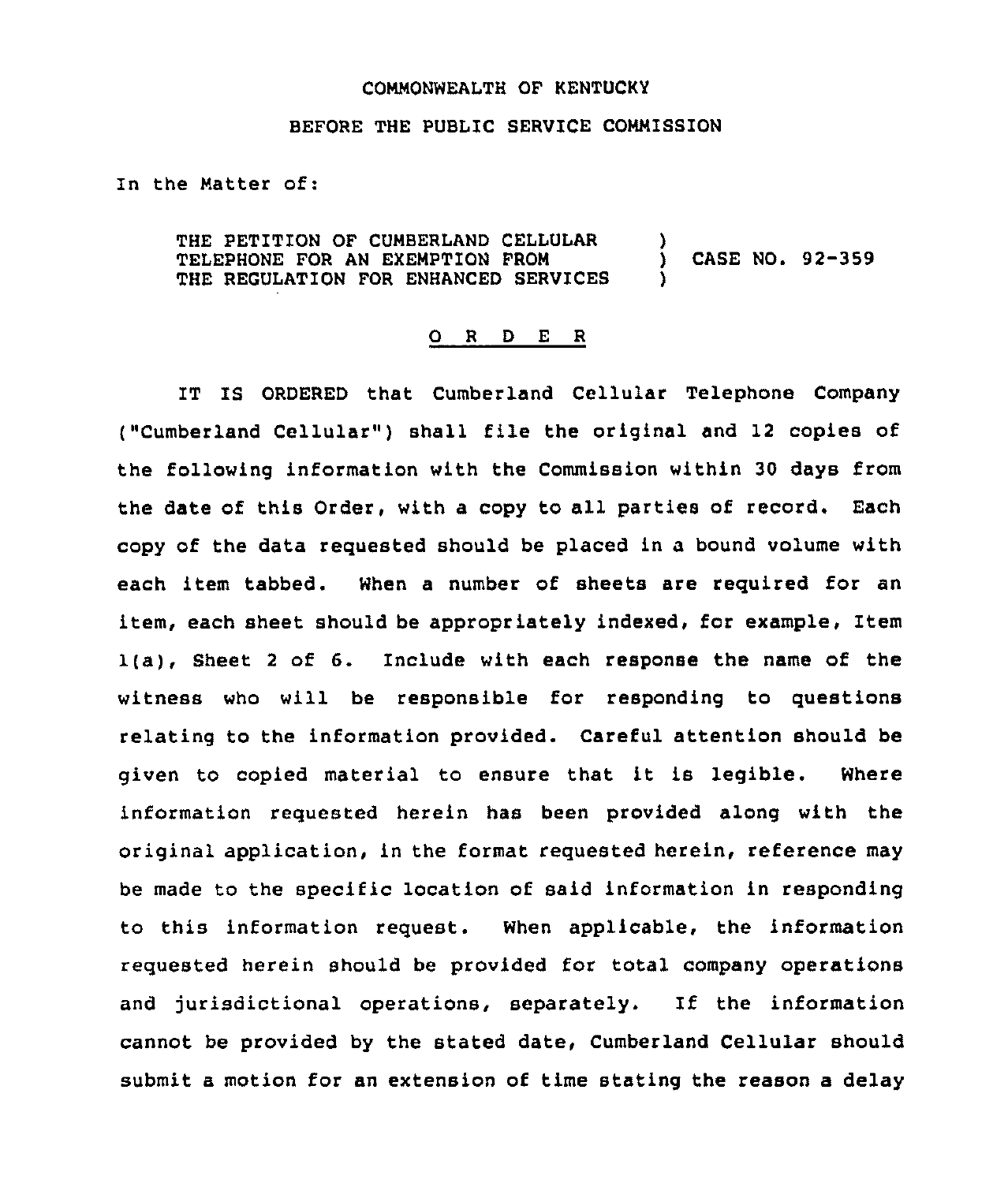is necessary and a date by which the information will be furnished. Such motion will be considered by the Commission.

1. Cellular resellers have been identified by some cellular utilities as potential competitors of enhanced services. The Commission is not aware of any resellers of cellular services, including voice mail, that currently operate within the Commonwealth of Kentucky.

a. If Cumberland Cellular is aware of any cellular resellers, identify the services they are reselling and the extent of their market share.

b. If Cumberland Cellular is not aware of any cellular resellers, then identify the reasons cellular resellers do not exist in Kentucky or why Cumberland Cellular would not be aware of their existence.

2. Cumberland Cellular's application either explicitly, or implicitly, contends that non-cellular voice mail providers compete with Cumberland Cellular's voice mail service.

a. Are these non-cellular voice mail providers capable of providing service that is functionally equivalent to that provided by Cumberland Cellular?

b. If yes, separately describe any differences, as seen by a cellular service subscriber, that may exist between the services provided by a non-cellular voice mail provider and the voice mail of Cumberland Cellular but that do not affect the functional equivalence of the two services.

 $-2-$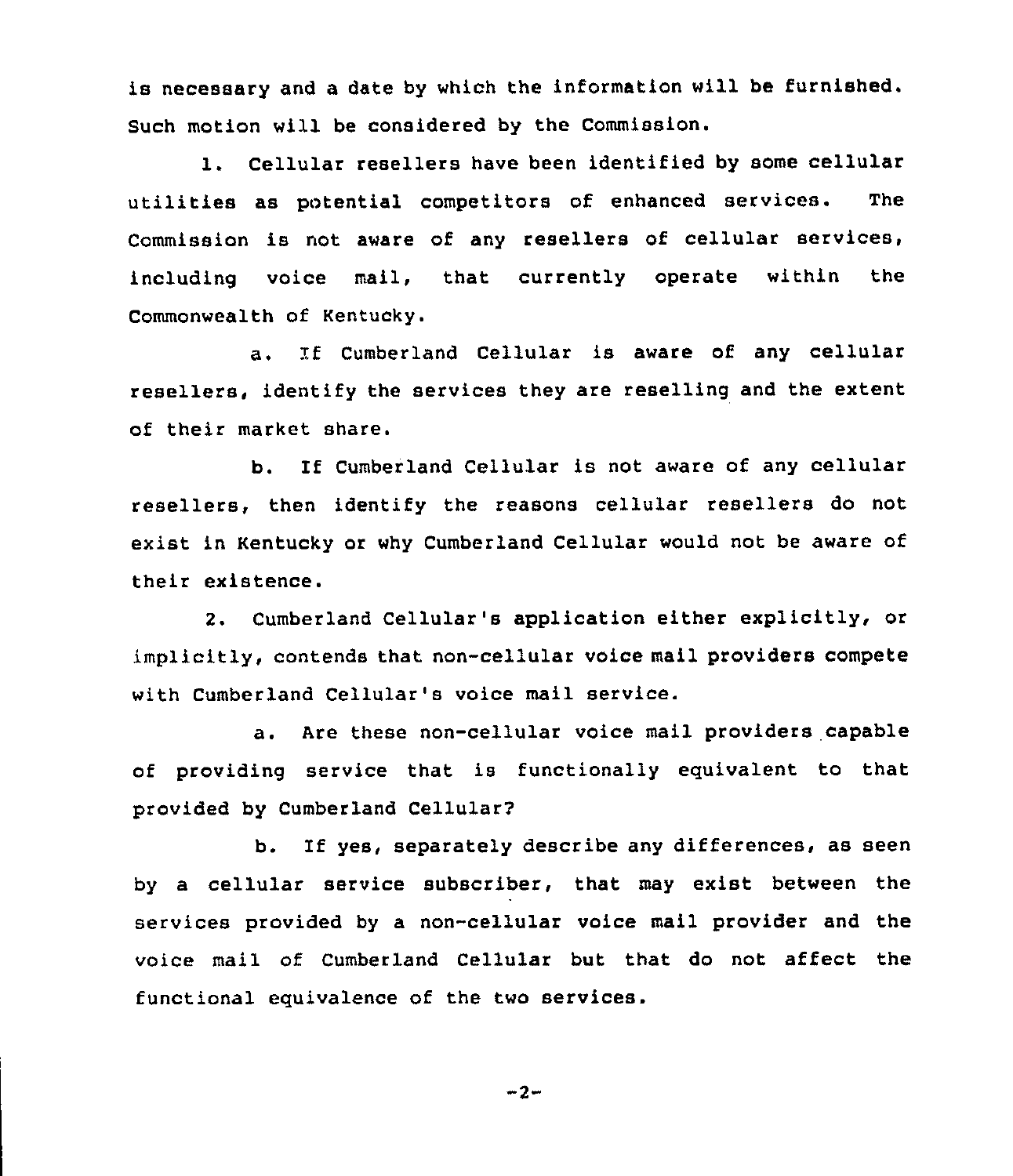c. If no, then describe in detail the differences that exist which make the non-cellular voice mail services not functionally equivalent to that provided by Cumberland Cellular.

3. Describe in detail the methods by which a Cumberland Cellular subscriber may use a competitive voice mail service. Are additional services (e.g., call forwarding) required to be purchased from Cumberland Cellular before a competitor may provide <sup>a</sup> functionally equivalent voice mail service? If so, list these services.

4. Identify every existing company that is perceived to be a competitor.

5. If possible, provide the prices of those service features and/or service packages offered by your competitors that compete with your service features and/or packages.

6. Provide the overall price of your minimum service package as well as any more advanced service packages offering additional service features. Also, provide a breakout of the prices of the individual service features which make up the minimum service package and all other service packages.

7. Nay any service feature included in <sup>a</sup> service package, other than the minimum service package, be purchased individually or separately?

a. If so, list each feature and its price.

b. If not, is there a technical reason or some other reason? Explain. Also, provide <sup>a</sup> list of these features and their prices.

 $-3-$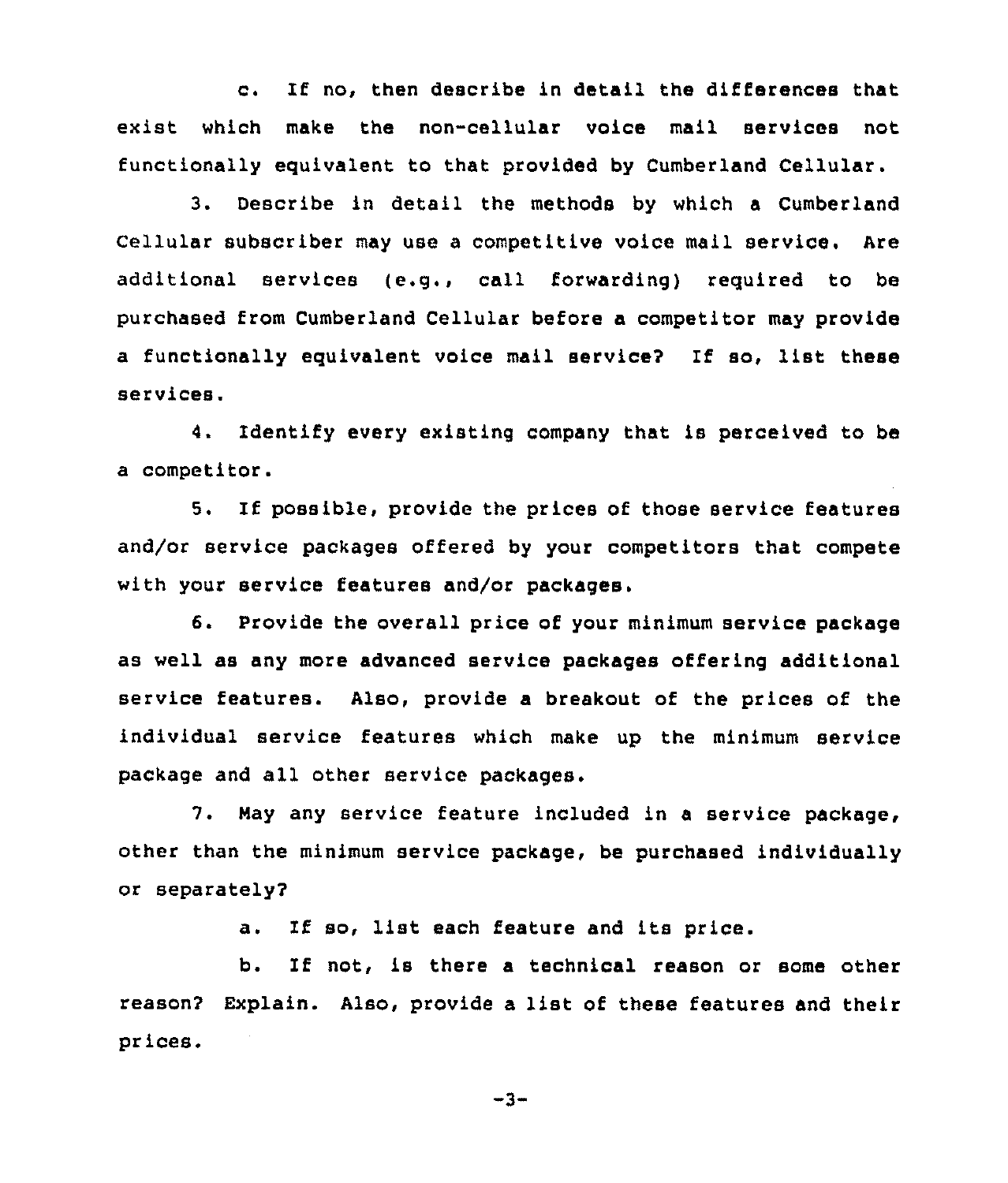8. Are there any service features that may be purchased individually or separately that are not included in the minimum or more advanced service packages? If so, provide <sup>a</sup> listing and their prices,

9. Are there any service features which may be purchased separately as well as in conjunction with other features in a service package? If so, are there price differences for these service features between the different purchasing options? If so, provide a table illustrating the price differences.

10. Do you market any of your enhanced service features to:

a. Any non-cellular subscribing customers? If so, provide a listing of the type of customer (small business, high volume business, traveling business sales personnel, residential, etc.), the features primarily marketed to each type of customer and feature prices.

(1) Are these service offerings and prices different from those marketed to your own service subscribers? Explain any differences.

b. <sup>A</sup> cellular subscriber belonging to another cellular company? If so, provide <sup>a</sup> listing of the type of customer (small business, high volume business, traveling business sales personnel, residential, etc.), the features primarily marketed to each type of customer and feature prices.

(1) Are these service offerings and prices different from those marketed to your own service subscribers? Explain any differences.

 $-4-$